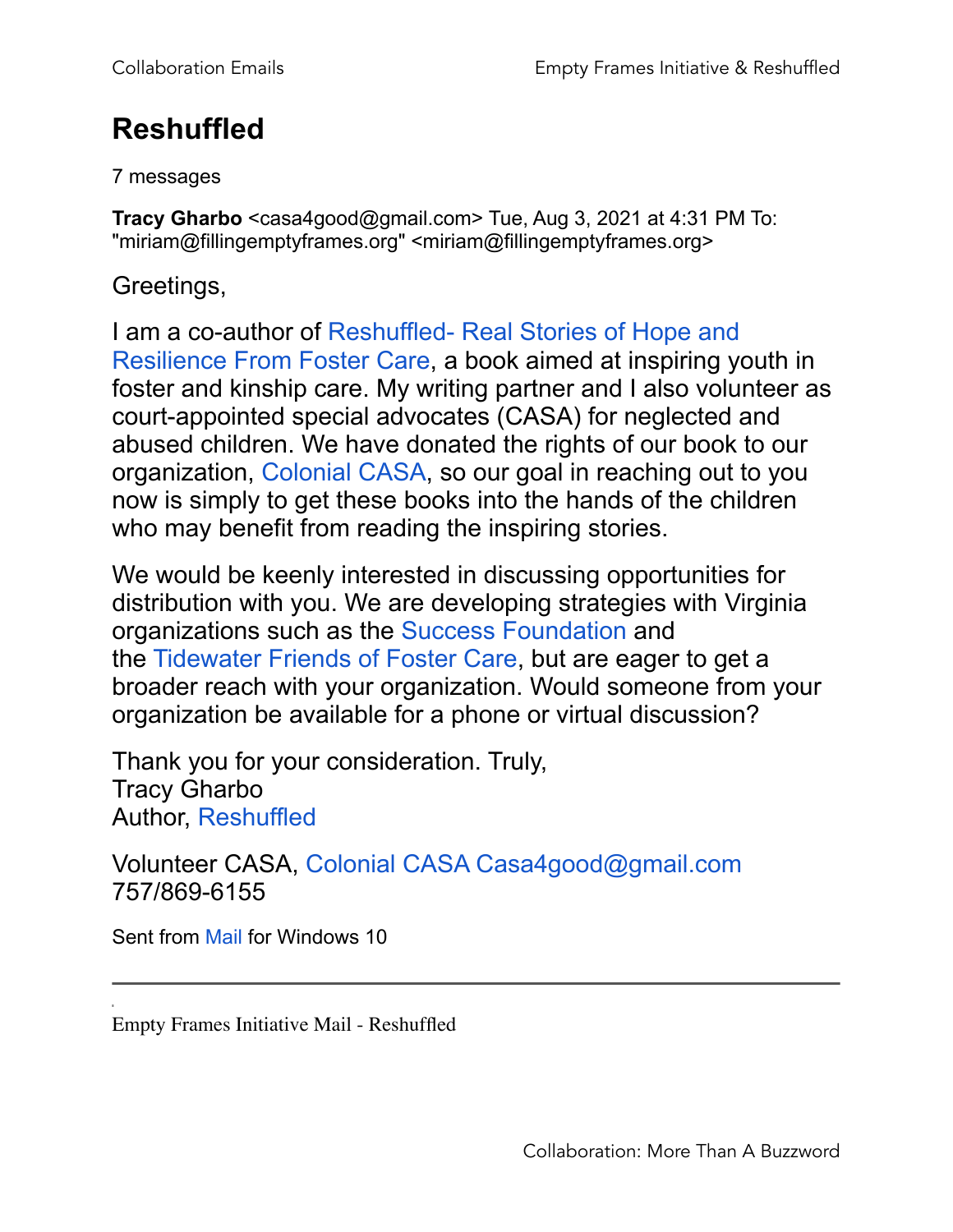**Miriam Cobb** <miriam@fillingemptyframes.org> To: Tracy Gharbo <casa4good@gmail.com>

Hi Tracy,

Thank you for reaching out to Empty Frames Initiative. Miriam will be back online in a few weeks, as you probably saw from her automated reply, but I wanted to respond to you personally and will let her know of your interest & proposal.

By the way, how did you hear about Empty Frames? Look forward to talking with you soon, Crystal Cobb

[Quoted text hidden]

**Tracy Gharbo** <casa4good@gmail.com> To: Miriam Cobb <miriam@fillingemptyframes.org>

Tue, Aug 3, 2021 at 9:41 PM

Hi Crystal, Thank you for your response. I found your organization through the CAFO.org website. Thank you for your kind consideration. truly, Tracy Gharbo [Quoted text hidden]

Wed, Aug 4, 2021 at 1:49 PM

**Miriam Cobb** <miriam@fillingemptyframes.org> To: Tracy Gharbo <casa4good@gmail.com>

Hi Tracy,

Wed, Sep 8, 2021 at 1:34 PM

Thank you for reaching out! I'm so sorry for the delayed response - Crystal did let me know you had sent this email, I just got behind on replying after getting back from sabbatical.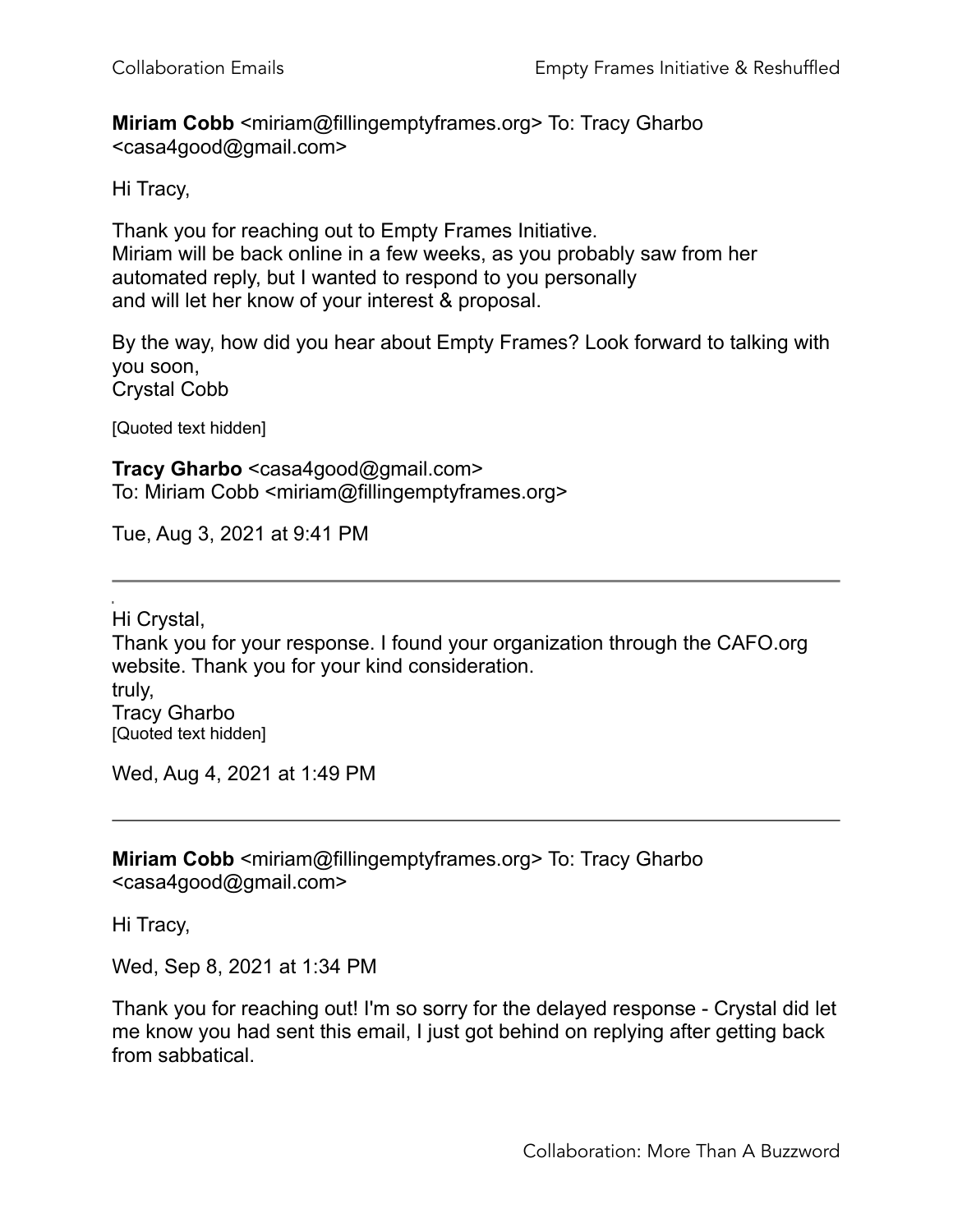I'm excited to read your book! I just ordered a copy. I'd love to set up a time to talk with you and hear more about your vision for it moving forward. I'm going to the CAFO conference this upcoming week (so great that you found us through their website). I could do a phone or Zoom call most days during the last week of this month (September 27th - October 1st). I prefer to schedule calls for after 1pm if possible, but it could be earlier if needed!

Thank you again, excited to talk soon! Miriam Empty Frames Initiative [Quoted text hidden]

**Tracy Gharbo** <casa4good@gmail.com> To: Miriam Cobb <miriam@fillingemptyframes.org>

Wed, Sep 8, 2021 at 3:44 PM

Hello, Miriam!

I'm delighted you are going to read the book! Based on Empty Frames Intiative's goals and backstory, I think there are a couple of essays in the book you will find of particular interest. I have recently spoken to others who will be attending the CAFO conference. I hope you have a wonderful experience there. I am still interested in setting up a call or Zoom meeting for late September. I am typically available after 2 pm Monday through Thursday or anytime on Fridays. Would a 2:30 pm call on Tuesday, September 28th work for you? If not, please feel free to suggest another time.

I look forward to speaking with you and hearing about the conference, your organization, and your thoughts on Reshuffled! truly, Tracy Gharbo

Author, Reshuffled

Volunteer CASA, Colonial CASA Casa4good@gmail.com 757/869-6155 [Quoted text hidden]

**Miriam Cobb** <miriam@fillingemptyframes.org> To: Tracy Gharbo <casa4good@gmail.com>

Great! Tuesday the 28th at 2:30pm is perfect! I went ahead and scheduled a Zoom call: Miriam Cobb • Empty Frames Initiative is inviting you to a scheduled Zoom meeting.